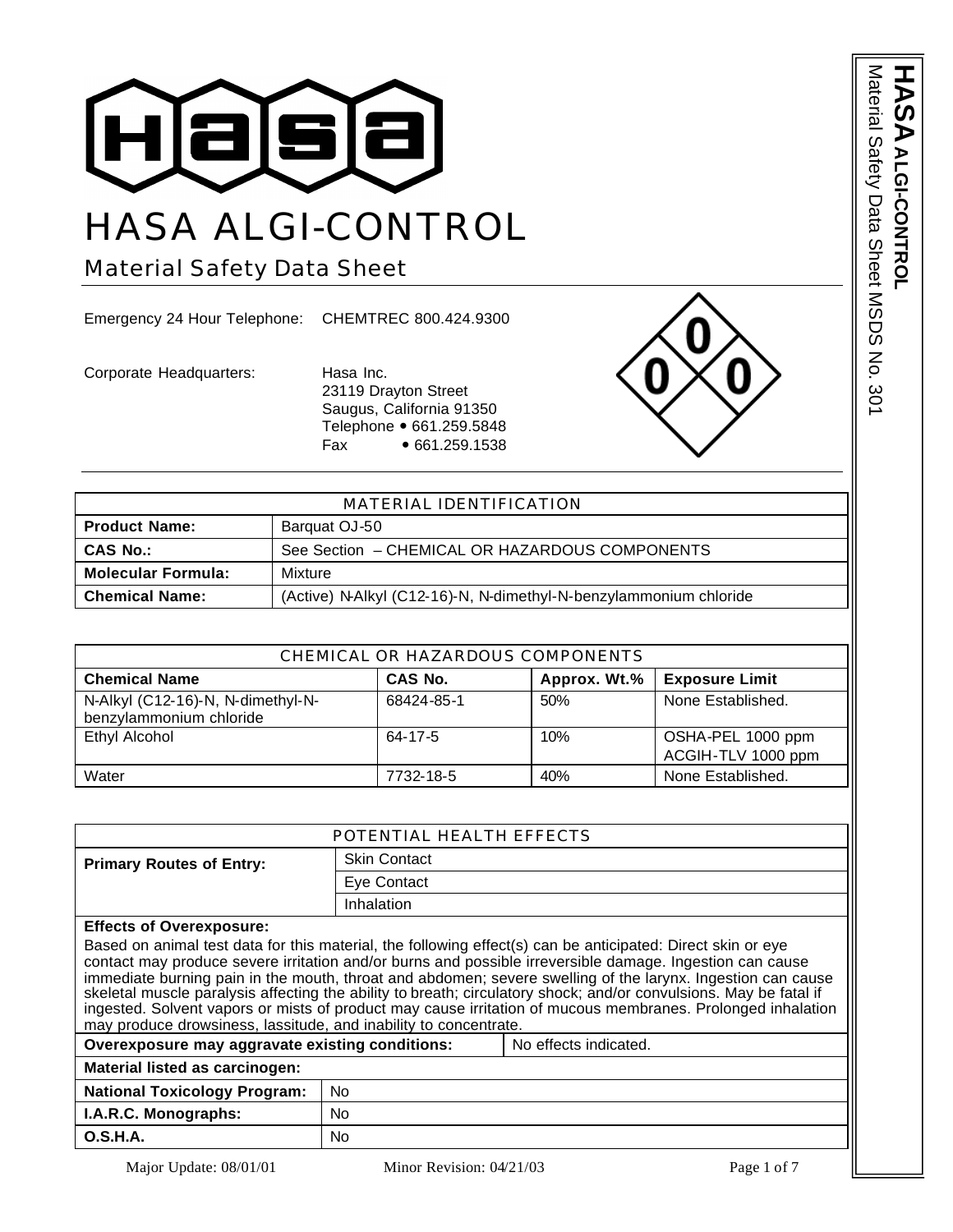Material Safety Data Sheet MSDS No. 301 **HASA** Material Safety Data Sheet MSDS No. 301 ALGI-CONTROL **ALGI-CONTROL**

|                              | <b>FIRST AID MEASURES</b>                                                                                                                                                                                                                                                                                                                |
|------------------------------|------------------------------------------------------------------------------------------------------------------------------------------------------------------------------------------------------------------------------------------------------------------------------------------------------------------------------------------|
| <b>Skin</b><br>Contact:      | For skin contact, wash with plenty of running water, and soap if available, for 15 minutes.<br>Remove and clean contaminated clothing and shoes. Get immediate medical attention. Wash<br>clothing and decontaminate shoes before reuse.                                                                                                 |
| Eye<br><b>Contact:</b>       | For eye contact, immediately flush eyes with running water for at least 15 minutes. Hold eyelids<br>apart to ensure rinsing of the entire surface of the eyes and lids with water. If physician is not<br>available, flush for an additional 15 minutes. Get immediate medical attention.                                                |
| Inhalation:                  | If inhaled, remove from area to fresh air. Get immediate medical attention. If not breathing,<br>clear airway and start artificial respiration. If victim is having trouble breathing, give<br>supplemental oxygen, if available.                                                                                                        |
| Ingestion:                   | Get immediate medical attention. If swallowed, give 3-4 glasses of milk (if unavailable, water).<br>DO NOT induce vomiting. If vomiting does occur, give fluids again. Get medical attention to<br>determine if vomiting or evacuation of stomach is necessary. Do not give anything by mouth to<br>an unconscious or convulsing person. |
| <b>Medical</b><br>Treatment: | Probable mucosal damage may contraindicate the use of gastric lavage. Measures against<br>circulatory shock, oxygen, and measures to support breathing manually or mechanically may<br>be needed. If persistent, convulsions may be controlled by the cautious intravenous injection of<br>a short acting barbiturate drug.              |

| FIRE AND EXPLOSION INFORMATION         |                                                                                                                                             |  |
|----------------------------------------|---------------------------------------------------------------------------------------------------------------------------------------------|--|
| Flash point:                           | 107° F Setaflash Closed Tester                                                                                                              |  |
| <b>Decomposition temperature:</b>      | Not known.                                                                                                                                  |  |
| Self ignition:                         | Not known.                                                                                                                                  |  |
| Lower explosion limit:                 | Not known.                                                                                                                                  |  |
| <b>Upper explosion limit:</b>          | Not known.                                                                                                                                  |  |
| Extinguishing media to be used:        | Carbon Dioxide, Dry chemical, Alcohol foam, Water                                                                                           |  |
| Special fire fighting procedures:      | Must wear NIOSH/MSHA approved self-contained breathing apparatus<br>and protective clothing. Cool fire-exposed containers with water spray. |  |
| Unusual fire and explosion<br>hazards: | Products of combustion are toxic. Heated solvent vapors can travel to<br>an ignition source and flash back.                                 |  |

## ACCIDENTAL RELEASE MEASURES

## **Measures after spillage/leakage/release:**

Remove all sources of ignition and ground all equipment before beginning cleanup. Floors may become slippery. Wear appropriate protective gear and NIOSH/MSHA approved respirator where mists or vapors of unknown concentrations may be generated (self-contained breathing apparatus preferred). Dike and contain spill with inert material (sand, earth, etc.). Transfer the solid and liquid to separate containers for recovery or disposal. Keep spill out of sewers and open bodies of water.

# HANDLING AND STORAGE

## **Precautions for storage and handling:**

Store containers in compliance with the most recent NFPA Code (NFPA 30). Ground all containers prior to pouring. Take appropriate measures to avoid exposure to high vapor concentrations, which can occur when transferring material from container to container. Keep containers closed until used. Maximum storage temperature: 140° F. Keep from freezing. Do not contaminate drinking water, food or feed by storage or disposal.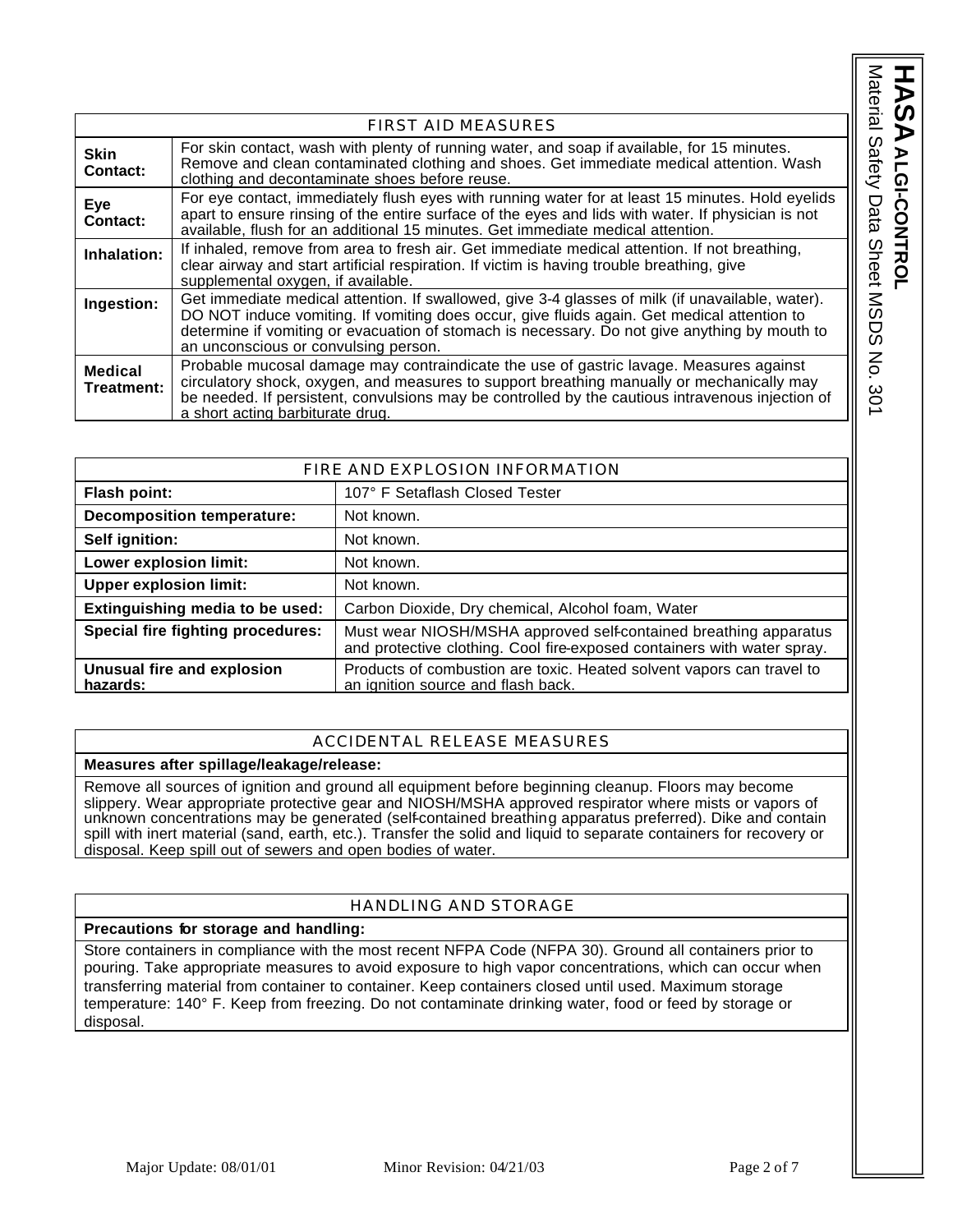|                           | EXPOSURE CONTROLS / PERSONAL PROTECTION                                               |
|---------------------------|---------------------------------------------------------------------------------------|
| <b>Ventilation:</b>       | In processes where mists or vapors may be generated, proper ventilation must be       |
|                           | provided in accordance with good ventilation practices.                               |
| <b>Respiratory</b>        | In processes where mists or vapors are generated, a NIOSH/MSHA approved respirator    |
| <b>Protection:</b>        | is advised in the absence of proper environmental controls or if TWA/TLV is exceeded. |
| <b>Protective Gloves:</b> | Use rubber or neoprene gloves to prevent skin contact.                                |
| <b>Eye Protection:</b>    | Wear chemical splash goggles where there is a potential for eye contact. Use safety   |
|                           | glasses with side shields under normal use conditions.                                |
| Other protective          | Eyewash; safety shower; protective clothing; (long sleeves, coveralls or other).      |
| equipment:                |                                                                                       |

| PHYSICAL AND CHEMICAL PROPERTIES |                   |                               |                    |
|----------------------------------|-------------------|-------------------------------|--------------------|
| Form:                            | Liquid            | <b>Freezing Point:</b>        | -5°C.              |
| Color:                           | Pale Yellow       | <b>Boiling Point:</b>         | $105^{\circ}$ C    |
| Odor:                            | Benzaldehyde-like | Density:                      | 0.96 at 25° C      |
| <b>Bulk Density:</b>             | Not Applicable.   | Vapor Pressure:               | Not Known.         |
| <b>Relative Vapor Density:</b>   | Not Known.        | <b>Max. Percent Volatile:</b> | 50%                |
| <b>Evaporation Rate:</b>         | Not Known.        | <b>Viscosity:</b>             | 34 cP at 25° C     |
| <b>Water Solubility:</b>         | Soluble           | pH-Value:                     | $6.5 - 8.3$ at 10% |

| STABILITY AND REACTIVITY                    |                                  |
|---------------------------------------------|----------------------------------|
| Stability:                                  | Stable                           |
|                                             | Conditions to avoid: None known. |
| Hazardous decomposition products:           | Toxic organic vapors/fumes       |
|                                             | Hydrogen Chloride                |
|                                             | Toxic vapors/fumes of amines     |
|                                             | Oxides of Carbon.                |
|                                             | Oxides of Nitrogen.              |
| <b>Dangerous Polymerization:</b>            | No                               |
|                                             | Conditions to avoid: None known. |
| Dangerous Incompatibility with water:       | No.                              |
| (Dangerous) Reactions/Incompatibility with: | Strong Oxidizing Agents.         |
|                                             | Strong Reducing Agents.          |

|                                      |                                                                                                                   | TOXICOLOGY INFORMATION                                                                                                                                                                                                                                                                                                                                                                         |
|--------------------------------------|-------------------------------------------------------------------------------------------------------------------|------------------------------------------------------------------------------------------------------------------------------------------------------------------------------------------------------------------------------------------------------------------------------------------------------------------------------------------------------------------------------------------------|
| <b>Acute Oral Toxicity (LD50):</b>   |                                                                                                                   | Rat: 1000 mg/kg                                                                                                                                                                                                                                                                                                                                                                                |
| <b>Acute Oral Toxicity (LD50):</b>   |                                                                                                                   | Rat: 960 mg/kg                                                                                                                                                                                                                                                                                                                                                                                 |
| <b>Acute Dermal Toxicity (LD50):</b> |                                                                                                                   | Rabbit: 4800 mg/kg                                                                                                                                                                                                                                                                                                                                                                             |
| <b>Skin Irritation:</b>              |                                                                                                                   | Rabbit: Severe irritant. [Primary Irritation Index: 8.0, 4.5 (two tests)]                                                                                                                                                                                                                                                                                                                      |
|                                      | <b>DOT</b><br>Rabbit: Corrosive<br>Rat: Non-irritant.<br>Rat: Mild to moderate irritant.<br>Rat: Severe irritant. | Via DOT test for skin corrosivity<br>For the N-Alkyl-N, N-dimethyl-N-benzylammonium chloride component: repeated<br>exposures at 0.1% for two weeks.<br>For the N-Alkyl-N, N-dimethyl-N-benzylammonium chloride component: repeated<br>exposures at 3% for two weeks.<br>For the N-Alkyl-N, N-dimethyl-N-benzylammonium chloride component: repeated<br>exposures at 6% and 10% for two weeks. |

HASA ALGI-CONTROL

**ALGI-CONTROL**

Material Safety Data Sheet MSDS No. 301

Material Safety Data Sheet MSDS No. 301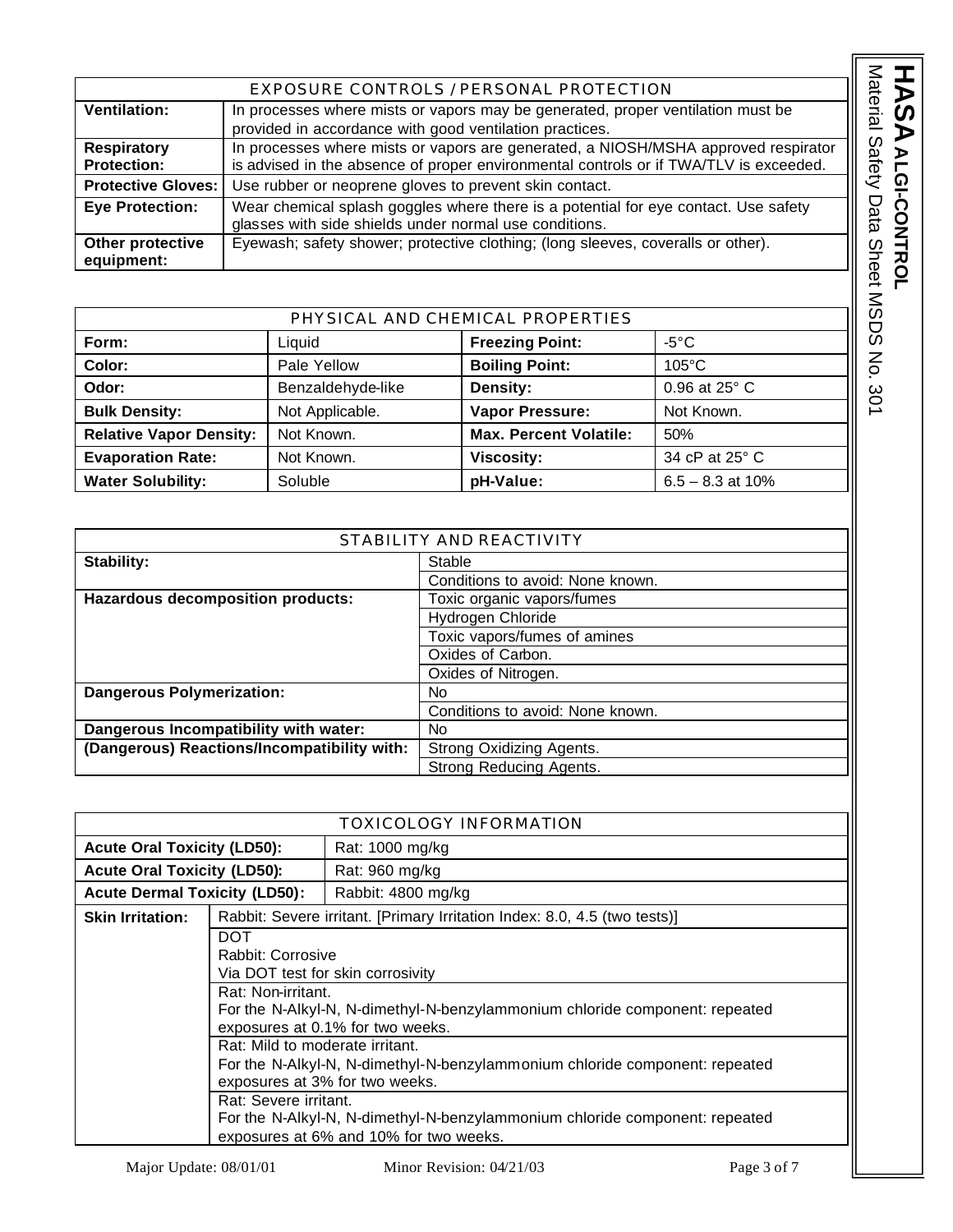Material Safety Data Sheet MSDS No. 301 HASA ALGI-CONTROL Material Safety Data Sheet MSDS No. 301 **ALGI-CONTROL**

|                              | <b>TOXICOLOGY INFORMATION</b>                                                         |
|------------------------------|---------------------------------------------------------------------------------------|
| Eye Irritation:              | Rabbit: Severe Irritant.                                                              |
|                              | 40% active solution caused severe irritation that did not clear by day 14, post dose. |
|                              |                                                                                       |
|                              | Rabbit: Non-Irritant.                                                                 |
|                              | For the N-Alkyl-N, N-dimethyl-N-benzylammonium chloride component: repeated           |
|                              | exposures at 5 ppm for three weeks                                                    |
| Sensitization:               | Guinea Pig: Not Sensitizing                                                           |
| Reproductive                 | Rat: Not Teratogenic.                                                                 |
| <b>Toxicity:</b>             | Doses of 10 to 100 mg/kg on days 6 to 15 of gestation are not terotogenic.            |
|                              |                                                                                       |
|                              | Rat: For the N-Alkyl-N, N-dimethyl-N-benzylammonium chloride: No                      |
|                              | neonatal/parental effects at 1000 ppm, observed at 2000 ppm.                          |
| <b>Sub acute Toxicity:</b>   | Dermal                                                                                |
|                              | Rabbit:                                                                               |
|                              | Test period: 20 days                                                                  |
|                              | At a concentration of 400 ppm, a chronic inflammatory response was produced in        |
|                              | one of the two test animals.                                                          |
| <b>Sub chronic Toxicity:</b> | Dermal                                                                                |
|                              | Rat: 20mg/kg/day                                                                      |
|                              | Test Period: 90 days                                                                  |
|                              | For the N-Alkyl-N, N-dimethyl-N-benzylammonium chloride component: mild skin          |
|                              | irritation; no systemic toxic effects.                                                |
| <b>Sub chronic Toxicity:</b> | Dietary                                                                               |
|                              | Rat:                                                                                  |
|                              | Test Period: 90 days                                                                  |
|                              | For the N-Alkyl-N, N-dimethyl-N-benzylammonium chloride: Definite effects at          |
| Photo allergy:               | 4000 ppm, possible at 1000 ppm, none at 500 ppm.<br>Guinea pig:                       |
|                              | Not photo allergenic.                                                                 |
|                              | Skin photoallergenicity test for the N-Alkyl-N, N-dimethyl-N-benzylammonium           |
|                              | chloride component                                                                    |
|                              |                                                                                       |

| ECOTOXICOLOGY AND ECOLOGY INFORMATION |
|---------------------------------------|
| LD 50                                 |
| Oral                                  |
| Mallard Duck: 270 mg/kg               |
| LC 50                                 |
| Daphnia magna: 0.037 ppm              |
| LC 50                                 |
| Dietary                               |
| Bobwhite quail: 20000 ppm             |
| Exposure period: 8 days               |
| LC 50                                 |
| Dietary                               |
| Mallard Duck: > 20000 ppm             |
| Exposure period: 8 days               |

|                          | DISPOSAL CONSIDERATIONS                                                                    |
|--------------------------|--------------------------------------------------------------------------------------------|
| <b>Disposal Product:</b> | Dispose of in compliance with all Federal, State and local laws and regulations.           |
|                          | Incineration is the preferred method.                                                      |
| Packaging:               | CONTAINER DISPOSAL: Triple rinse (or equivalent). Then offer for recycling or              |
|                          | reconditioning, or puncture and dispose of in a sanitary landfill, or incineration, or, if |
|                          | allowed by state and local authorities, by burning. If burned, stay out of smoke.          |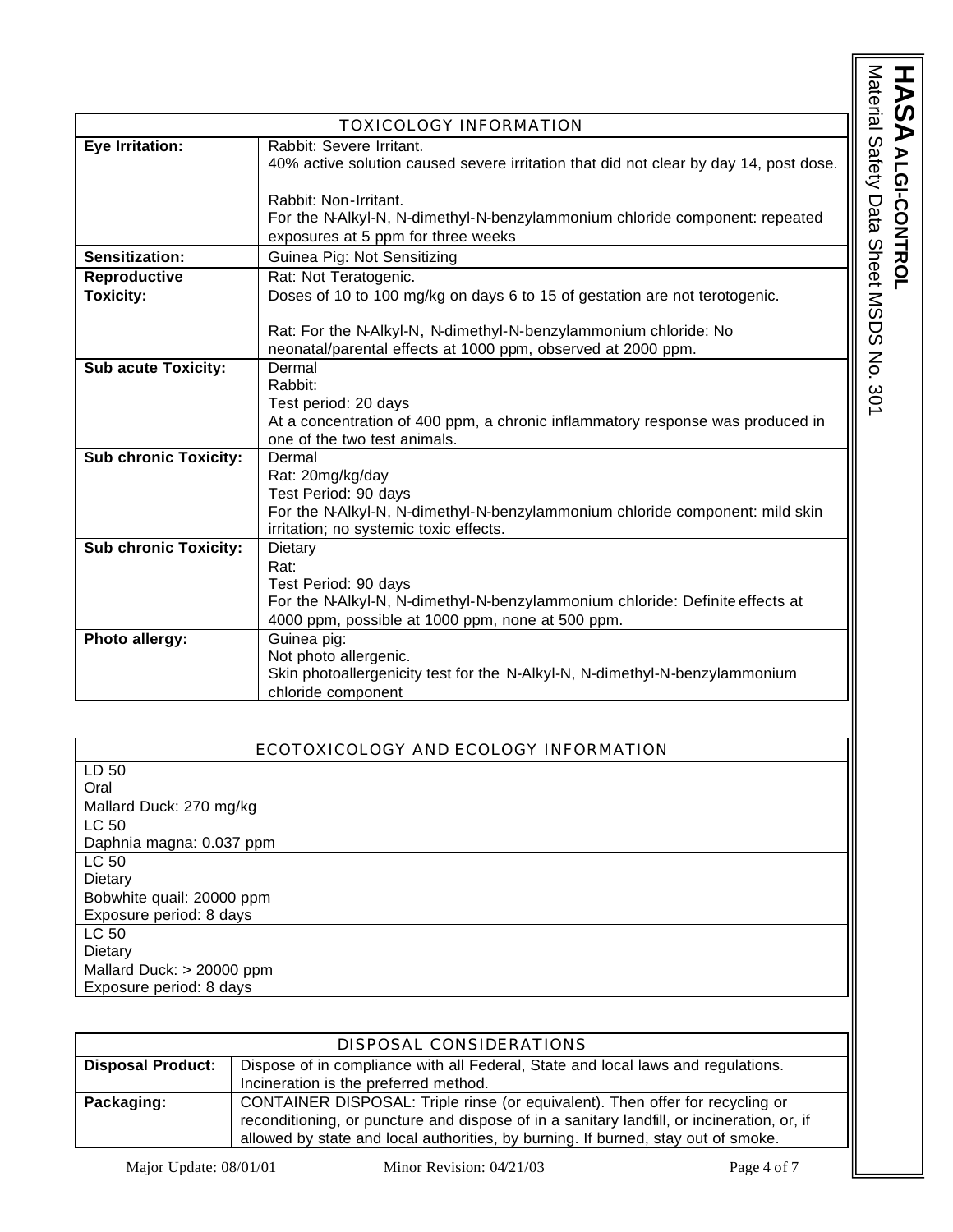|                                                                                 |                                                                                                                              | Material     |  |
|---------------------------------------------------------------------------------|------------------------------------------------------------------------------------------------------------------------------|--------------|--|
|                                                                                 | TRANSPORTATION                                                                                                               |              |  |
| <b>DOT Hazard Class:</b>                                                        | 8, PG II                                                                                                                     |              |  |
| <b>Bulk only:</b>                                                               | No.                                                                                                                          |              |  |
| <b>Proper Shipping Name:</b>                                                    | Disinfectants, Liquid, Corrosive N.O.S.                                                                                      | Safety       |  |
| UN / NA No.:                                                                    | UN1903                                                                                                                       |              |  |
| DOT label(s):                                                                   | <b>CORROSIVE No. 8</b>                                                                                                       | Data         |  |
| <b>Further Information:</b><br>IMO: CORROSIVE LIQUID, Flammable, N.O.S., UN2920 |                                                                                                                              |              |  |
|                                                                                 |                                                                                                                              | <b>Sheet</b> |  |
| REGULATORY INFORMATION                                                          |                                                                                                                              | <b>NSDS</b>  |  |
| <b>Directions for Use:</b><br>FOR MANUFACTURING, PROCESSING, OR REPACKAGING.    |                                                                                                                              |              |  |
|                                                                                 |                                                                                                                              |              |  |
| <b>FEDERAL LEVEL REGULATIONS:</b>                                               |                                                                                                                              | 종            |  |
|                                                                                 | <b>Toxic Substances Control Act (TSCA) Inventory</b><br>This product is currently listed on the FPA TSCA 8(b) inventory list |              |  |

# REGULATORY INFORMATION

| Directions for Use: | FOR MANUFACTURING, PROCESSING, OR REPACKAGING. |
|---------------------|------------------------------------------------|
|---------------------|------------------------------------------------|

#### **FEDERAL LEVEL REGULATIONS:**

#### **Toxic Substances Control Act (TSCA) Inventory**

This product is currently listed on the EPA TSCA 8(b) inventory list.

## **US EPA REGULATION ON PESTACIDES:**

This product is an EPA registered pesticide. EPA Registration No. 6836-11. This product can only be used commercially in the EPA registered application(s) noted on the product label.

#### **CERCLA:**

(Comprehensive Environmental Response, Compensation, and Liability Act of 1980). Requires notification of the National Response Center (1-800-424-8802) of release of quantities of Hazardous Substances equal to or greater than the Reportable Quantities of Hazardous Substances equal to or greater than the Reportable Quantities (RQs) in 40 CFR 302.4 The following could require reporting: None

#### **SARA Title III: Sections 302/304**

(Superfund Amendments and Reauthorization Act of 1986). Require emergency planning based on Threshold Planning Quantities (TPQs) and release reporting based on Reportable Quantities (RQs) in 40 CFR 355. Components present in this product at a level which could require reporting under the statute are: None

#### **SARA Title III: Sections 311/312**

(Superfund Amendments and Reauthorization Act of 1986). Requires reporting under the Community Rightto-Know provisions due to their inclusion in one of the five hazard categories listed in 40 CFR 370. Components present in this product which could require reporting under the statute are:

IMMEDIATE (ACUTE) HEALTH HAZARD: Chemical Name: N-Alkyl (C12-16)-N, N-dimethyl-N-benzylammonium chloride CAS No.: 68424-85-1 Concentration: 50%

DELAYED (CHRONIC) HEALTH HAZARD: None

FIRE HAZARD: Chemical Name: Ethyl alcohol CAS No.: 64-17-5 Concentration: 10%

REACTIVITY HAZARD: None

### **SARA TITLE III: Section 313**

(Superfund Amendments and Reauthorization Act of 1986). Requires submission of annual reports of release of toxic chemicals that appear in 40 CFR 372. This information must be included in all MSDSs that are copied and distributed for this material. Components present in this product at a level which could require reporting under the statute are:

None

**SAALGI-CONTROL ALGI-CONTROL**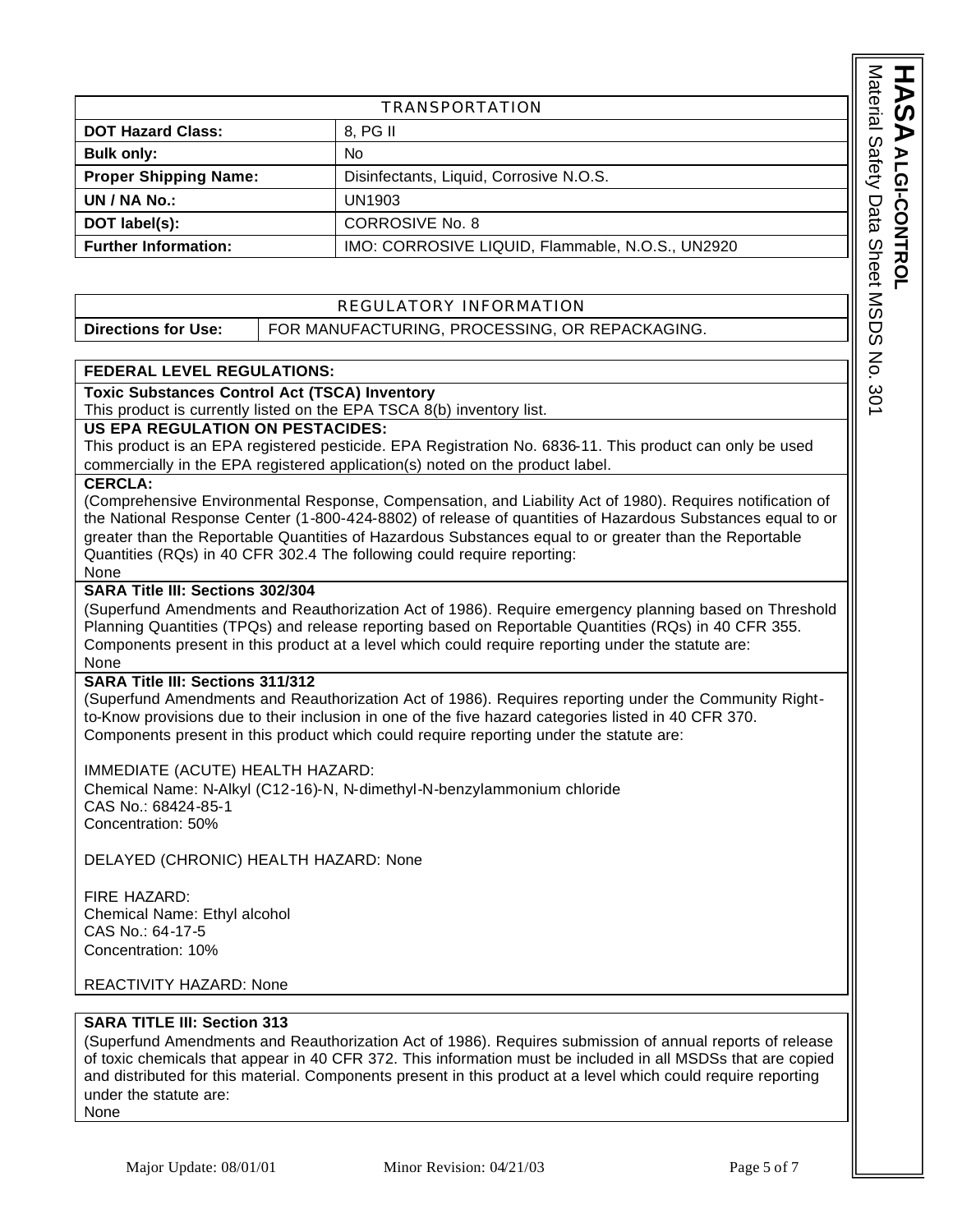# **TSCA Section 12(b) Export Notification**

Components present in this product which, if exported, could require either annual or one-time reporting under this regulation are as follows:

None

#### **STATE RIGHT-TO-KNOW REGULATIONS**

#### **CALIFORNIA Proposition 65**

Substances, which are known to the State of California to cause cancer and/or birth defects or other reproductive harm, must be identified when present in products. Components present in this product at a level which could require reporting under the statute in either or both hazard categories are:

#### AS A CANCER HAZARD:

| <b>Chemical Name</b>   | CAS No.        | <b>Concentration (max/typ)</b> |
|------------------------|----------------|--------------------------------|
| Acetaldehyde           | $75-07-0$      | ppm                            |
| N-Nitrosodimethylamine | $62 - 75 - 9$  | ppm                            |
| Propylene Oxide        | 75-56-9        | 10 ppm                         |
| Benzene                | $71 - 43 - 2$  | $100$ ppm                      |
| Benzyl Chloride        | $100 - 44 - 7$ | $100$ ppm                      |

#### AS A REPRODUCTIVE HAZARD:

| <b>Chemical</b> | No.                             | $.$ Oncentration |
|-----------------|---------------------------------|------------------|
| <b>Name</b>     | CAS                             | (max/tvp)        |
| oluene          | ററ<br>$\sqrt{2}$<br>08.<br>-00- | $200$ ppm        |

#### **MASSACHUSETTS RIGHT-TO-KNOW Substance List (MSL)**

Hazardous and Extraordinary Hazardous Substances on the MSL must be identified when present in products. Components present in this product at a level which could require reporting under the statute are:

#### EXTRAORD. HAZARDOUS SUBSTANCES (>=1 ppm or 0.0001%):

| <b>Chemical Name</b>   | CAS No.        | <b>Concentration (max/typ)</b> |
|------------------------|----------------|--------------------------------|
| Acetaldehyde           | 75-07-0        | ppm                            |
| N-Nitrosodimethylamine | $62 - 75 - 9$  | ppm                            |
| Propylene Oxide        | 75-56-9        | 10 ppm                         |
| Benzene                | $71 - 43 - 2$  | $100$ ppm                      |
| <b>Benzyl Chloride</b> | $100 - 44 - 7$ | $100$ ppm                      |

#### HAZARDOUS SUBSTANCES (>=1.0%):

| <b>Chemical Name</b> | CAS No. | (max/tvp)<br><b>Concentration</b> |
|----------------------|---------|-----------------------------------|
| Ethvl<br>Alcohol:    | 64-     | 10%                               |

#### **MICHIGAN CRITICAL MATERIALS**

This product contains the following substances identified on the Michigan Critical Materials Register: None

## **NEW JERSEY RIGHT-TO-KNOW Substance List**

Requires Hazardous Substances and Specially Hazardous Substances on the list to be identified when present in products. Components present in this product at a level which could require reporting under the statute are:

# HAZARDOUS SUBSTANCES (>=1.0%):

| <b>Chemical Name</b>                                     | <b>CAS No.</b> | <b>Concentration (max/typ)</b> |
|----------------------------------------------------------|----------------|--------------------------------|
| N-Alkyl (C12-16)-N, N-dimethyl-N-benzylammonium chloride | 68424-85-1     | 50%                            |
| Ethyl Alcohol                                            | 64-17-5        | 10%                            |